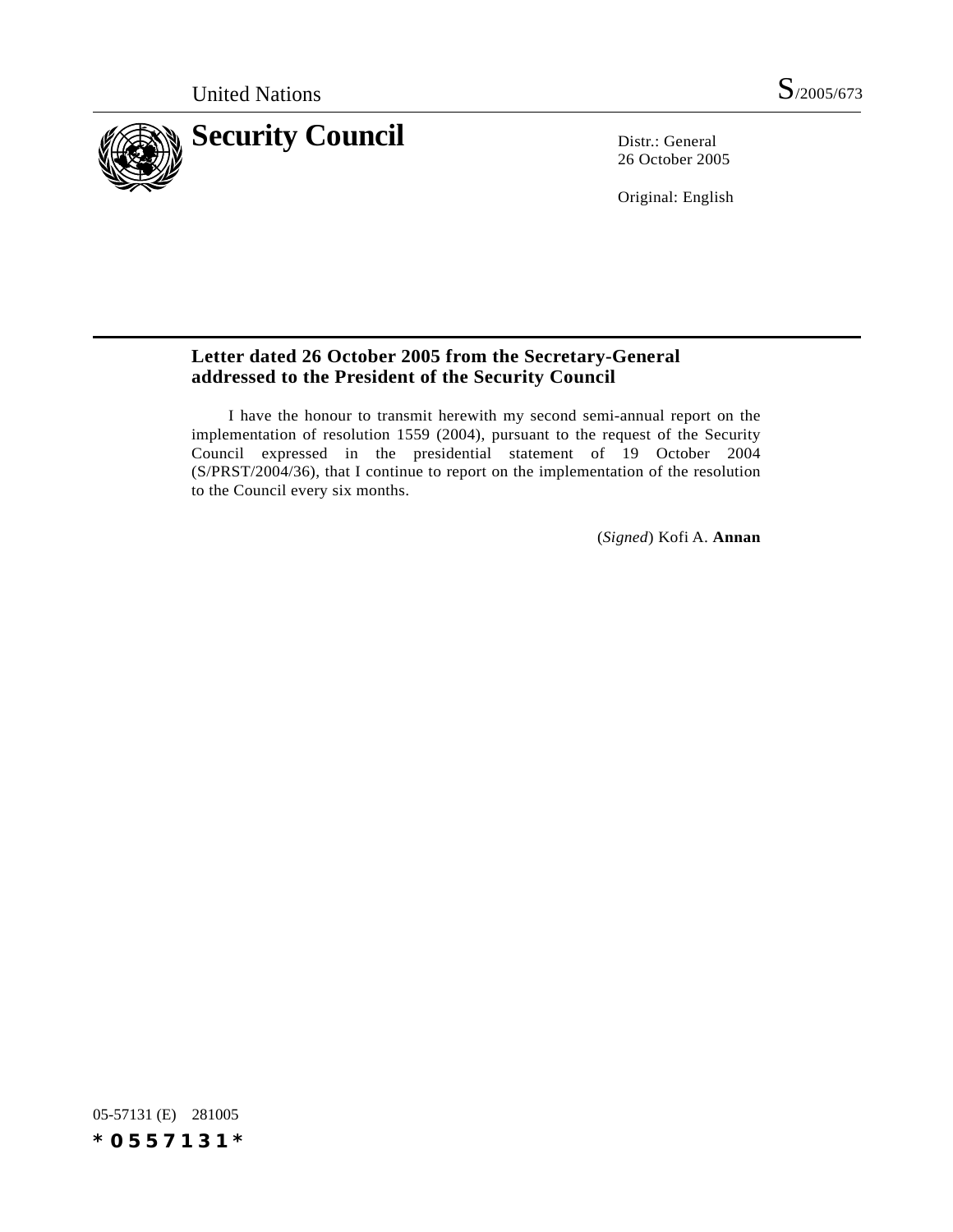# **Second semi-annual report of the Secretary-General to the Security Council on the implementation of resolution 1559 (2004)**

# **I. Introduction**

1. The present report is my second semi-annual report to the Security Council on the implementation of resolution 1559 (2004), pursuant to the request of the Council, expressed in the presidential statement of 19 October 2004 (S/PRST/2004/36), that I continue to report on the implementation of the resolution to the Council every six months.

2. In its resolution 1559 (2004), adopted by the Security Council on 2 September 2004, the Council reiterated its strong support for the territorial integrity, sovereignty and political independence of Lebanon. The Council called upon all parties concerned to cooperate fully and urgently with the Security Council for the full implementation of that resolution and all relevant resolutions concerning the restoration of the territorial integrity, full sovereignty and political independence of Lebanon. It also defined a number of operational requirements, among them:

(a) The withdrawal of all remaining foreign forces from Lebanon;

(b) The disbanding and disarmament of all Lebanese and non-Lebanese militias;

(c) The extension of the control of the Government of Lebanon over all Lebanese territory;

(d) Strict respect of the sovereignty, territorial integrity, unity and political independence of Lebanon under the sole and exclusive authority of the Government of Lebanon throughout Lebanon.

The Council also declared its support for a free and fair electoral process in Lebanon's then upcoming presidential election, conducted according to Lebanese constitutional rules devised without foreign interference or influence.

3. In my first report to the Security Council of 1 October 2004 (S/2004/777), I concluded that the requirements set out in the resolution had not been met. In my second report, the first semi-annual report on the implementation of resolution 1559 (2004) (S/2005/272), I stated that as of 26 April 2005, the parties concerned had made significant and noticeable progress towards implementing some of the provisions contained in the resolution, although the requirements of resolution 1559 (2004) had not yet been met.

4. Since my last report to the Security Council of 26 April 2005, the parties concerned have made considerable further progress towards the implementation of resolution 1559 (2004). A number of operational requirements derived from resolution 1559 (2004) have been met, among them the withdrawal of Syrian forces from Lebanon and the conduct of free and fair legislative elections. Others remain to be implemented, particularly the disbanding and disarming of Lebanese and non-Lebanese militias, the extension of government control throughout all of Lebanon and the full restoration and strict respect for the sovereignty, unity, territorial integrity and political independence of Lebanon, most notably through the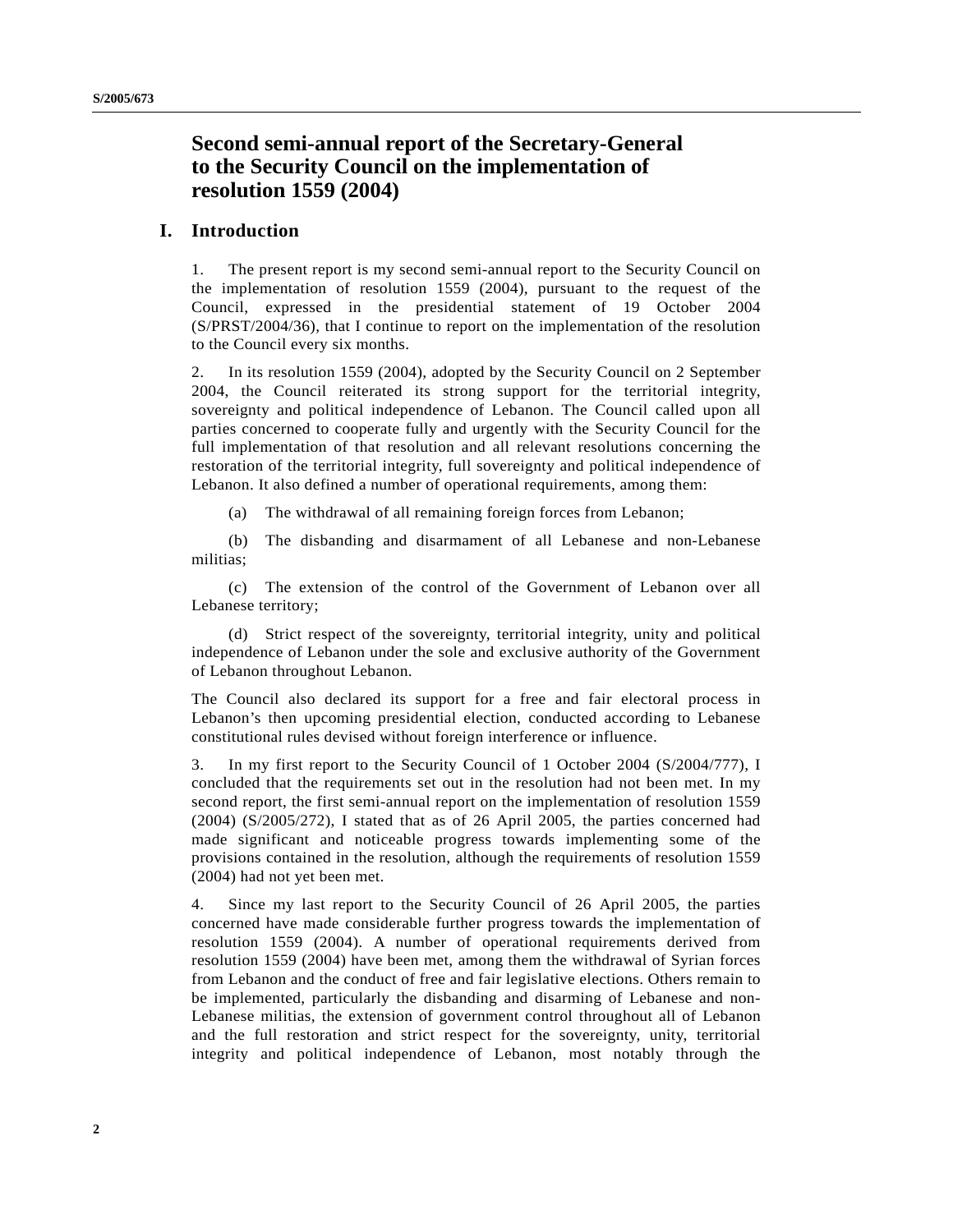establishment of normal diplomatic relations and the demarcation of borders between the Syrian Arab Republic and Lebanon.

## **II. Background**

5. In the six months since my last report of 26 April 2005 (S/2005/272), the situation in Lebanon has remained volatile. There have been a number of worrying developments affecting the stability of Lebanon, particularly in the form of terrorist acts and the illegal transfer of arms and people across the borders into Lebanon.

6. On 2 and 21 June, and 25 September 2005, respectively, several prominent Lebanese figures were targeted by car bombs in Beirut, which killed Samir Qassir and George Hawi and left May Chidiac severely injured. A further assassination attempt was carried out against Lebanon's Minister of Defence, Elias Murr, on 12 July 2005, which left one person dead and several, including the Minister, injured. Further bombings took place on 22 July, 23 August, and 16 September 2005 and left one person dead as well as numerous persons injured.

7. The Security Council unequivocally and strongly condemned these bombings and the continuation of political assassinations and other terrorist acts in Lebanon in presidential statements released on 7 June 2005 (S/PRST/2005/22) and 22 June 2005 (S/PRST/2005/26), as well as in press statements released by the President of the Security Council on 12 July and 28 September 2005. I also condemned in the strongest possible terms the assassinations of Mr. Qassir and Mr. Hawi and the attempted assassinations of Mr. Murr and Ms. Chidiac. In repeated statements, I urged the Lebanese authorities to bring promptly to justice the perpetrators and instigators of those terrorist attacks. As a result of such acts, numerous Lebanese political leaders have chosen to spend prolonged periods of time abroad, in fear for their lives.

8. On 7 May 2005, General Michel Aoun returned after 14 years in exile and formed the Free Patriotic Movement (FPM) to participate in the legislative elections that began on 29 May and concluded after four rounds on 19 June. The elections resulted in a clear victory of a coalition of the Future Movement, led by Saad Hariri, and the Progressive Socialist Party, led by Walid Jumblatt, which gained 72 seats. An alliance of the Amal party and Hizbollah gained 35 seats and FPM, led by Michel Aoun, won 21 of the 128 parliamentary seats.

9. On 19 July, a new Government was formed after intense discussions and negotiations between the political parties and President Lahoud, and not without difficulty, by Prime Minister Fouad Seniora, a former Minister of Finance who belongs to the Future Movement. Mr. Seniora's Cabinet consists of 24 members, including 15 from the Future Movement and 5 representing the Shiite alliance that includes Hizbollah. For the first time, a member of Hizbollah, Mohammed Fneish, obtained a ministerial portfolio as Minister of Water and Energy. On 31 July, the new Government passed the parliamentary vote of confidence comfortably. Earlier, on 18 July, the newly elected Parliament had also approved a motion to pardon Samir Geagea, leader of the Lebanese Forces, who had spent the past 11 years incarcerated.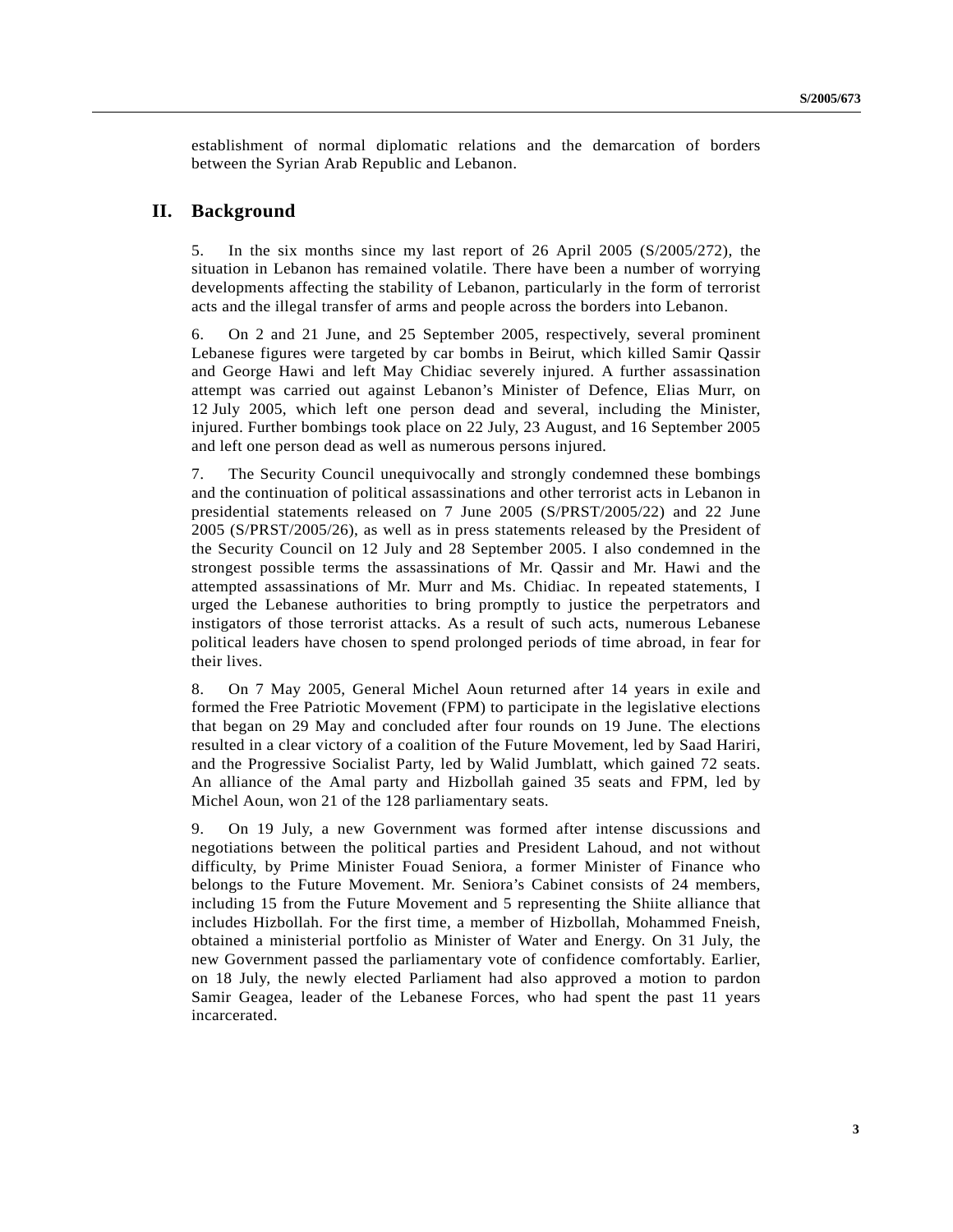# **III. Implementation of resolution 1559 (2004)**

10. Since my report of 26 April 2005, there has been considerable further progress towards the implementation of resolution 1559 (2004). A number of operational requirements derived from resolution 1559 (2004) have been met; others have not yet been met.

### **A. Withdrawal of foreign forces deployed in Lebanon**

11. In my report of 26 April 2005, I noted the commitments by the Government of the Syrian Arab Republic to the United Nations fully to withdraw its troops, military assets and the intelligence apparatus from Lebanon. I also referred to the letter of 26 April 2005 to me from the Government of the Syrian Arab Republic, in which it notified me of its full withdrawal from Lebanon, in fulfilment of these commitments and of this requirement under resolution 1559 (2004). I further stated in my report that I had not yet been able to verify the full and complete withdrawal of Syrian troops, military assets and the intelligence apparatus from Lebanon, but that I had, with the agreement of the Governments of the Syrian Arab Republic and Lebanon, dispatched a United Nations mission for the purpose of carrying out such verification.

12. I submitted the report of the United Nations mission to verify the full and complete withdrawal of Syrian forces from Lebanon pursuant to Security Council resolution 1559 (2004) in an annex to my letter of 23 May 2005 (S/2005/331). In its report, the verification team stated that it had "found no Syrian military forces, assets or intelligence apparatus in Lebanese territory," and concluded that "to the best of its ability, with the possible exception of the Deir Al-Ashayr area, the status of which is unclear …, Syrian troops and military assets have been fully and completely withdrawn from Lebanese territory."

13. The verification team also noted that "the withdrawal of the Syrian intelligence apparatus has been harder to verify because intelligence activities are by nature often clandestine." It drew the conclusion that to the best of its ability, "no Syrian military intelligence personnel remain in Lebanon in known locations or in military uniform," and noted that it was "unable to conclude with certainty that all the intelligence apparatus has been withdrawn."

#### **B. Sovereignty, territorial integrity, unity and political independence of Lebanon**

14. In its resolution 1559 (2004), the Security Council placed central emphasis on the sovereignty, territorial integrity, unity and political independence of Lebanon under the sole and exclusive authority of the Government of Lebanon throughout Lebanon, reiterating this concern repeatedly. In its presidential statement of 4 May 2005 (S/PRST/2005/17) related to my report of 26 April 2005, the Council underlined the fact that Lebanon's full political independence and full exercise of its sovereignty was the ultimate goal of resolution 1559 (2004).

15. I have continued to assign this matter the highest priority in my efforts and have, out of concern over the continuing volatility of the political and security situation in Lebanon, maintained my very close contact with the Lebanese authorities and senior Lebanese officials. United Nations assistance in a number of fields has been extended or expanded in order to support the efforts of the people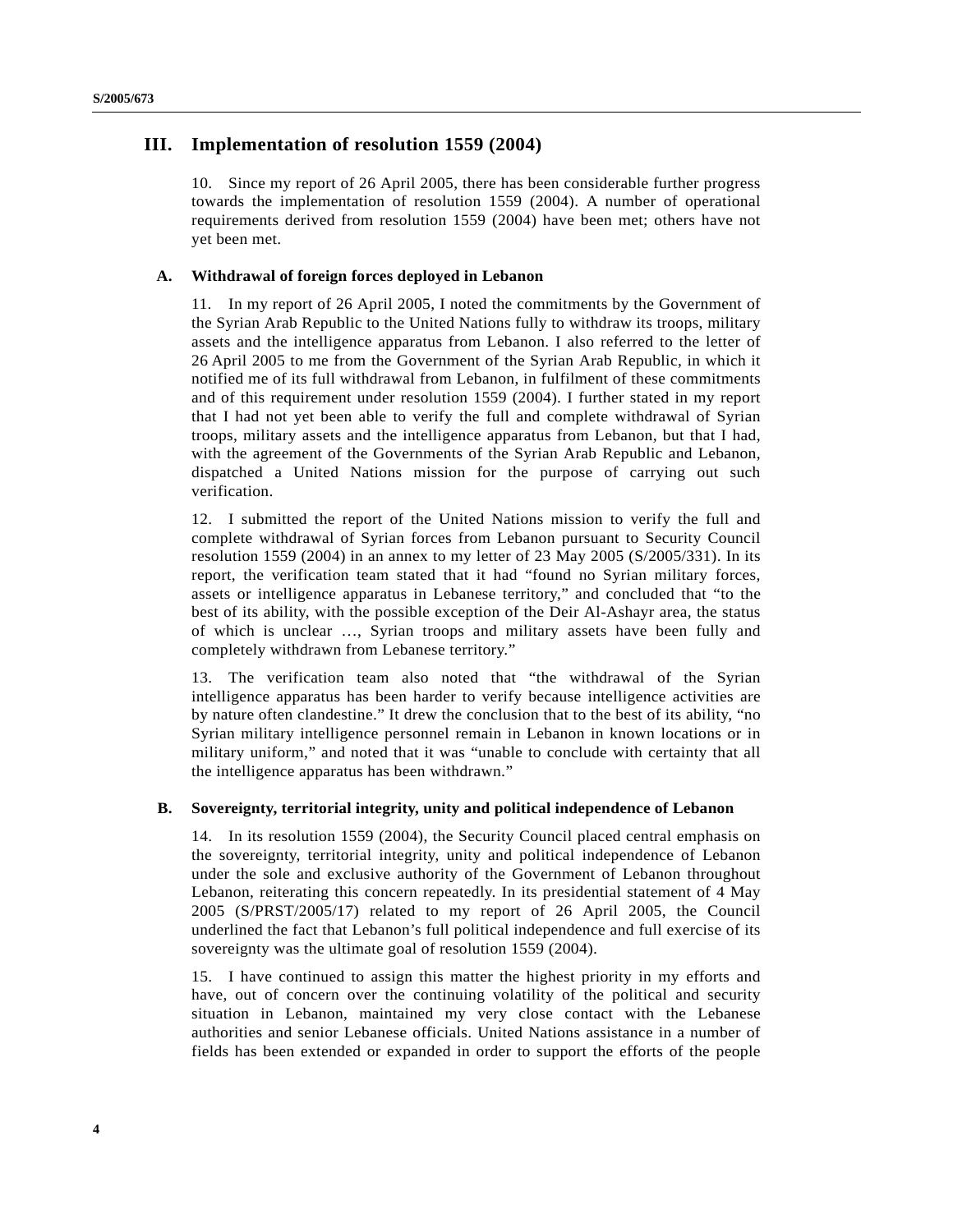and the Government of Lebanon to reaffirm their sovereignty, unity and political independence.

16. In my report to the Council of 26 April 2005, I identified three elements of particular importance to the restoration of, and strict respect for, the sovereignty, unity and political independence of Lebanon. These were: (a) the eradication of the existence and influence of the Syrian intelligence apparatus in Lebanon; (b) the establishment of mutual diplomatic representations between the Syrian Arab Republic and Lebanon; and (c) the conduct of free and credible parliamentary elections in Lebanon. A fourth element that carries equal significance in this context, which has emerged in the context of the withdrawal of Syrian troops, military assets and the intelligence apparatus, is the need for an agreement between Lebanon and the Syrian Arab Republic on the international border between them and its demarcation on the ground. In addition, I referred to Israeli overflights, which violate Lebanese territorial integrity.

#### *Syrian intelligence apparatus in Lebanon*

17. In paragraphs 12 and 13 above, I have concluded that no visible or significant Syrian intelligence presence remains in Lebanon. However, reports have surfaced on occasion, suggesting that Syrian intelligence continued to operate in Lebanon and that the Syrian intelligence apparatus continued to influence events in Lebanon.

18. I therefore urgently directed the United Nations verification team to return to Lebanon and clarify issues regarding the withdrawal of the Syrian intelligence apparatus by liaising with Lebanese officials, including security personnel, and Syrian officials, as well as by meeting Lebanese civilians who might possess relevant information and diplomatic missions and others. The mission deployed from 12 June until 11 July 2005 and reported to me shortly thereafter.

19. The verification team conducted a broad range of consultations and meetings, including with senior Lebanese political figures and security officials, as well as with Syrian security officials. It noted the changing relationship between Lebanon and the Syrian Arab Republic, and that close historical and even family ties as well as the climate of fear, suspicion and rumour prevailing in Lebanon had to be taken into account when assessing reports and rumours of continuing Syrian intelligence activity in Lebanon. The team reported that numerous sources, including ministers, former ministers and security officials, had told it that in their view Syrian intelligence activity was taking place in Lebanon. In its assessment, there were some credible reports of Syrian intelligence activity, but most were exaggerated. It was also the assessment of the team that it was possible that some Syrian intelligence officers had made a few fleeting visits to Lebanon after their withdrawal, and that it was probable that Syrian intelligence officers had made telephone calls to maintain networks of contacts, bolster their influence and subtly manipulate the political environment. However, the extent and purpose of any such activity was difficult to assess. The verification team concluded that, in particular, telephone call activities in the context of the Lebanese elections were not widespread and did not appear to have had a significant impact on the elections.

20. Overall, the team corroborated its earlier conclusion that there was no remaining visible or significant Syrian intelligence presence or activity in Lebanon, though the distinctly close historical and other ties between the Syrian Arab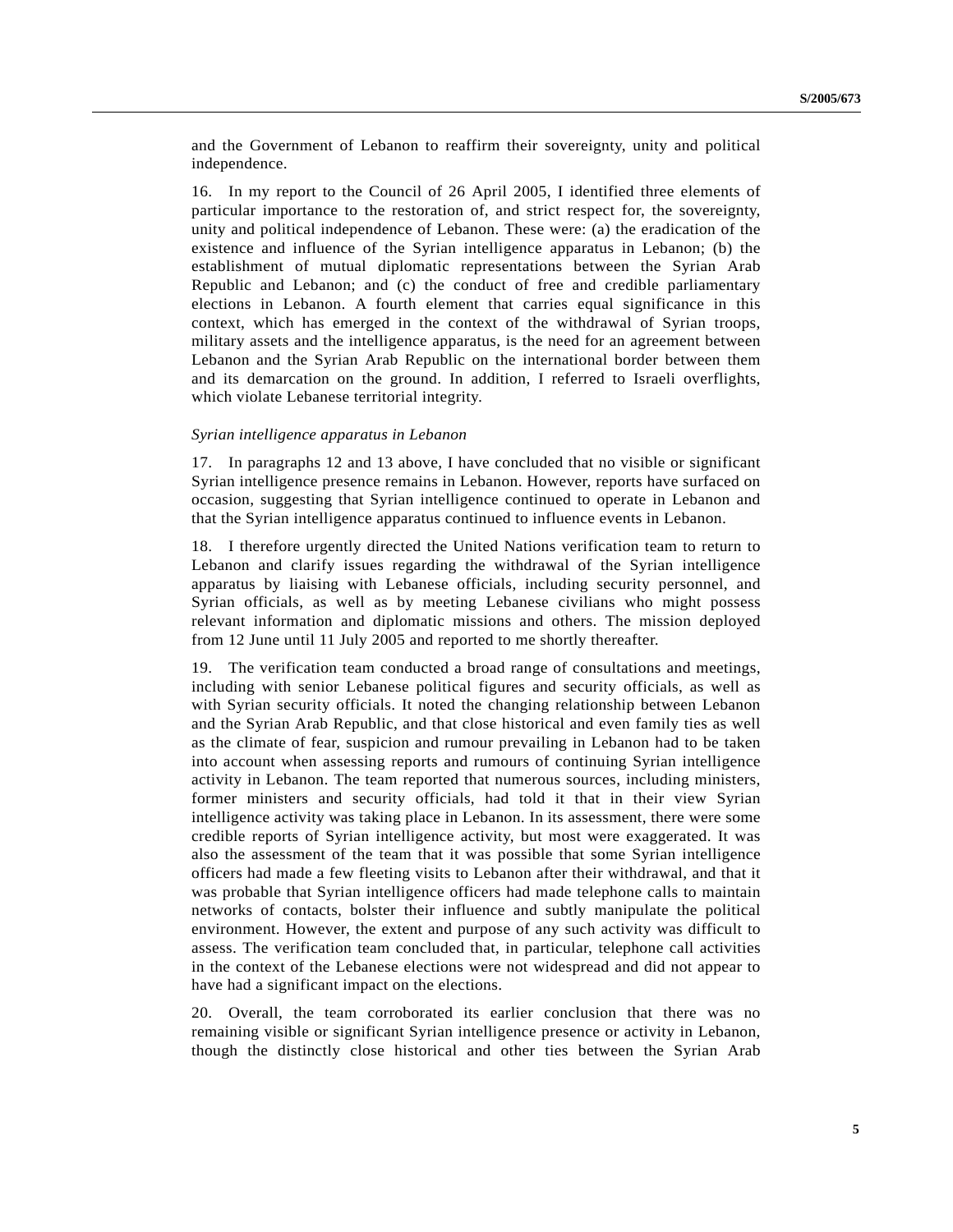Republic and Lebanon also had to be taken into account when assessing a possibly ongoing influence of Syrian intelligence in Lebanon.

#### *Establishment of mutual diplomatic representation*

21. I have continued my discussions on the issue of the establishment of mutual diplomatic representation with the Governments of the Syrian Arab Republic and Lebanon. Both Governments have reiterated to me their intention to formalize relations between the two countries. On 17 October, Lebanese Prime Minister Seniora assured me that his Government aspired to a relationship between the Syrian Arab Republic and Lebanon "based on equality and mutual respect." The Prime Minister also told me that he favoured the establishment of mutual diplomatic representations between the two countries within the coming period.

22. In this context, I note the complications arising from the lack of a clearly agreed upon and demarcated border between Lebanon and the Syrian Arab Republic, as commented on by the United Nations mission to verify the full and complete withdrawal of all Syrian troops, military assets and the intelligence apparatus from Lebanon. The team noted the presence of a Syrian battalion of troops in the Deir al-Ashayr area and that it could not verify whether that presence was actually located in Lebanon or, as the commander of the battalion stated, inside Syrian territory. I conclude that as part of the formalization of ties between the two countries and in order to guarantee the sovereignty, political independence and territorial unity of Lebanon, there is need for a formal border agreement and demarcation of that border on the ground. I take particular note of Prime Minister Seniora's statement to me on 17 October that talks between the Governments of Lebanon and the Syrian Arab Republic on the demarcation of the border between the two countries, which had originally been initiated in 1964 and were suspended in 1975, had recently re-begun.

23. I expect that the Governments of Lebanon and the Syrian Arab Republic will take tangible measures to formalize ties between the two countries as sovereign and independent nations in the near future and prior to my next report to the Security Council.

#### *Lebanese parliamentary elections*

24. In my last report, I identified the conduct of free and credible legislative elections according to constitutional rules devised without foreign interference or influence as a central means of reaffirming the full sovereignty, unity and political independence of Lebanon. I noted that free and credible elections should be held on schedule and in accordance with an electoral law that is broadly accepted by the Lebanese people. I also stated that I had been discussing with the Government of Lebanon the possibility of extending United Nations technical assistance at its request and that I had encouraged the idea that international observers be invited to monitor the elections and was awaiting a request to that effect from the Government of Lebanon.

25. Shortly after my report was issued, the 2000 electoral law, broadly accepted by most Lebanese parties, was adopted as the basis for the conduct of the elections, after Parliament failed to agree on adopting the existing draft law introduced by former Prime Minister Karami's Government. The United Nations received a request for technical electoral assistance from the Government of Lebanon, in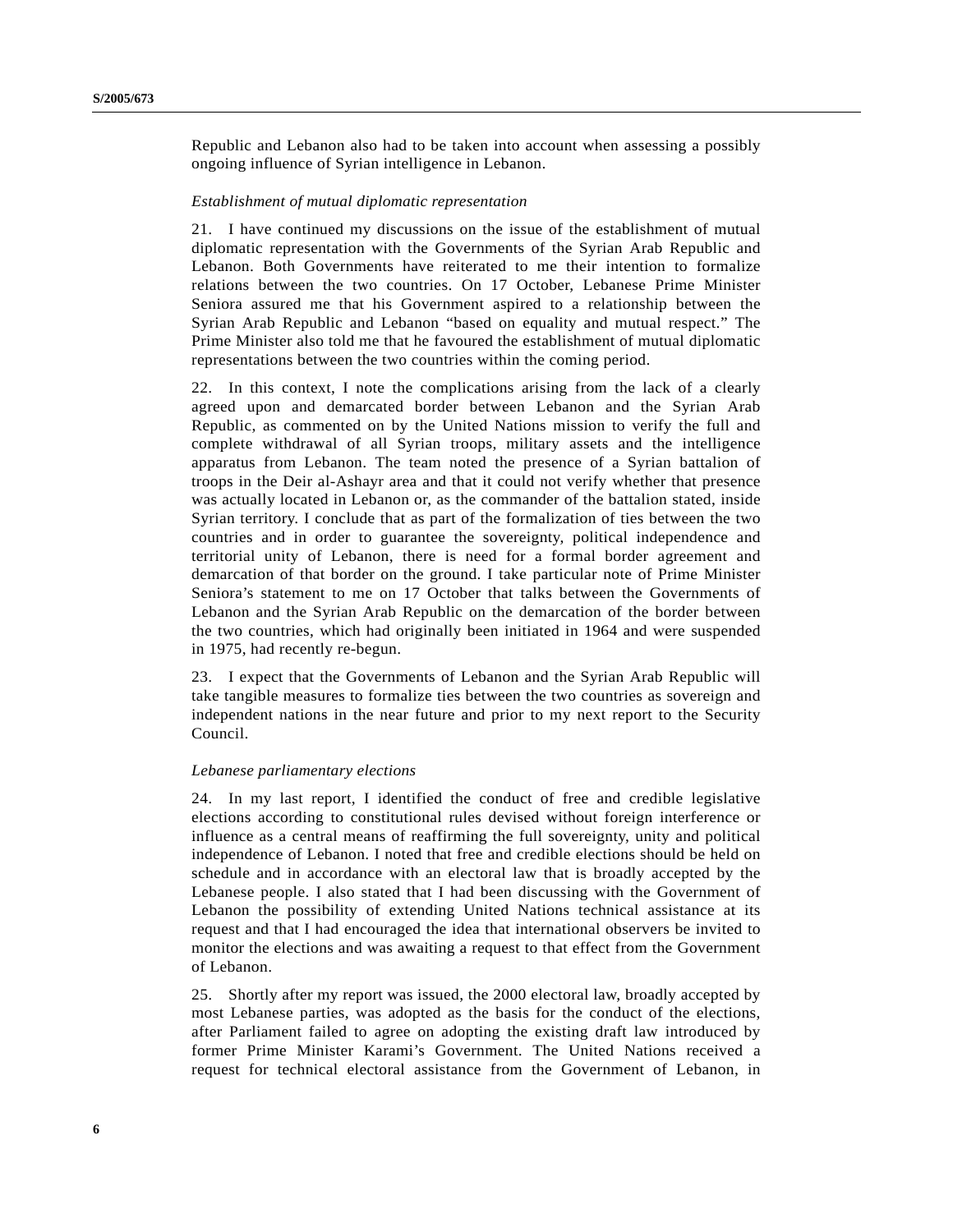response to which a United Nations team from the Electoral Assistance Division was dispatched to Lebanon on 3 May 2005 to provide technical assistance with the organization of the elections and coordination of electoral observers.

26. The Lebanese parliamentary elections took place in four rounds, beginning on 29 May 2005, two days before the legal term of the sitting Parliament expired. Voting continued until the fourth and final round on 19 June. In a statement released on 20 June, I congratulated the people and Government of Lebanon for their successful elections, which were credible and well-conducted technically, in a free and non-violent environment. The Security Council, in its presidential statement of 22 June 2005 (S/PRST/2005/26), commended the fair and credible character of the vote and paid tribute to the Lebanese people for their strong commitment to democracy, freedom and independence.

27. For the first time in Lebanese history, and in response to a request from the Government of Lebanon, the elections were monitored by more than 100 international electoral observers, among them, most notably, a large European Union Electoral Observer Mission, consisting of short-term and long-term observers and electoral experts. The United Nations remained active throughout the electoral period in extending technical assistance and coordinating the multinational electoral observers.

28. The European Union Observer Mission assessed the whole election process, including the legal framework, the political environment and campaign, electoral preparations, voting and counting as well as the post-election period, and judged that the ballots were "well managed and took place in a peaceful manner within the existing framework for elections." The electoral observers also emphasized that there was a need for urgent reform of the legal and election framework, as provisions on electoral campaigning were lacking, and it was necessary to regulate campaign and financial disclosure. The monitors further noted that some key constitutional provisions, based on the Taif Agreement, had not yet been implemented, including the creation of a bicameral parliamentary system and a reduction of the role of confessionalism in public life. The observers also commented on shortcomings in the field of the election administration and related to the system for voter registration, which was in need of urgent reform.

29. These findings underlined the need for further work to ensure the freedom and credibility of electoral processes in Lebanon. Areas specifically identified include: the system of political representation and the election framework, which should seek to overcome the high significance of confessionalism; the electoral law, which should be devised early and should be inclusive; the delineation of electoral district boundaries in such a way that it serves best the principles of equal vote and adequate political representation; voter registration; the actual ballots; and campaign financing.

30. At the request of the Lebanese authorities, I am maintaining my efforts to assist the Lebanese people in the establishment of an appropriate and enduring legal and institutional framework to ensure free and fair electoral processes in Lebanon. The United Nations continues to assist the Lebanese National Commission, a special panel of pre-eminent personalities appointed by the Government of Prime Minister Seniora in the immediate aftermath of the parliamentary elections to draft a new and permanent electoral law. Despite such ongoing and necessary work to ensure the broad freeness and credibility of electoral processes in Lebanon, I note that the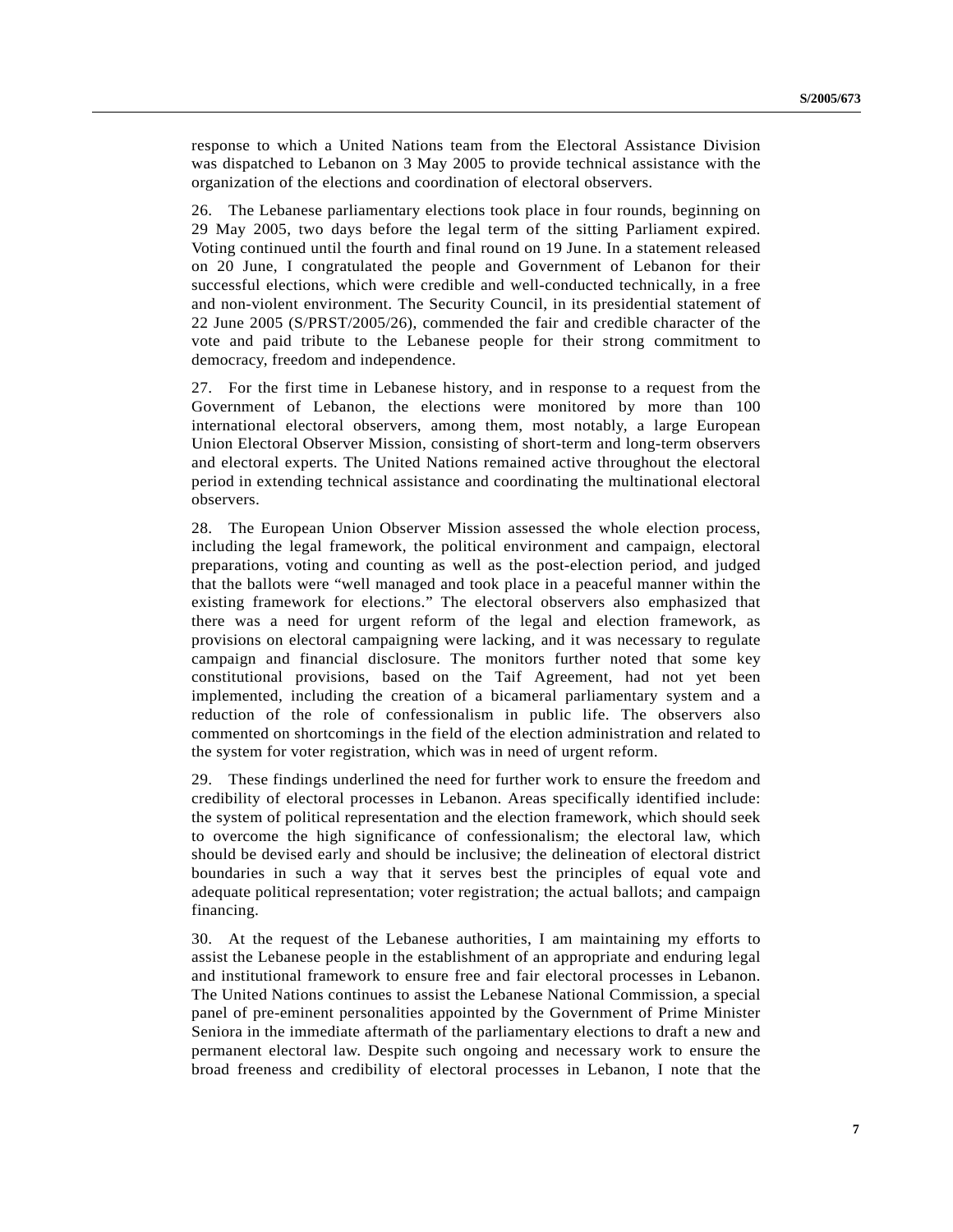operational requirement of free and credible elections derived from resolution 1559 (2004) has been met.

#### *Israeli overflights that violate Lebanese territorial integrity*

31. Since my report to the Council of 26 April 2005, Lebanese territorial integrity has continued to be violated regularly by Israeli aircraft flying into Lebanese airspace. The Government of Israel continues to maintain its claim that such overflights are carried out for security reasons. My representatives in the region and I have regularly continued to reiterate our call on Israel to cease such overflights.

## **C. Extension of Lebanese Government control over all Lebanese territory**

32. In its resolution 1559 (2004), the Security Council supported the extension of the control of the Government of Lebanon over all Lebanese territory. Moreover, the Council called upon all parties concerned to cooperate fully and urgently with the Security Council for the full implementation of that resolution and all relevant resolutions concerning the restoration of the territorial integrity, full sovereignty and political independence of Lebanon.

33. In my report to the Council of 1 October 2004, I stated that the Government of Lebanon had not extended its control over all of its territory. I reaffirmed this assessment in my report of 26 April 2005.

34. In the past six months, there have again been incidents that underline the fact that the Government of Lebanon does not yet fully exert control over all of its territory.1 I was particularly concerned when, in early June this year, the Lebanese army appeared to be reducing its presence and control in the south of the country and Hizbollah strengthened its own presence in response. The Lebanese authorities stated to me that measures of a reduced army presence were part of an overall redeployment of the army throughout the country as a result of a reduction in its troop strength from 60,000 to 40,000 troops. After the United Nations had expressed its concern, on 1 July, the Lebanese army re-established its original presence.

35. Along the Blue Line, a fragile calm has continued to prevail during most of the period since my last report, though frequent violations have, in one instance of serious deterioration, led to deaths and injuries. On 29 June, a particularly disconcerting incident, in which Hizbollah and Israel engaged in a heavy exchange of fire, resulted in the death of one Israel Defense Forces soldier, the wounding of four others and the death of two Hizbollah fighters. The Security Council, in a press statement on the incident, reiterated its call on the Government of Lebanon to extend its control over all of its territory, including through the deployment of Lebanese armed forces, to exert its monopoly on the use of force and to put an end to all attacks emanating from its territory. Other such incidents along the Blue Line, which were initiated from inside Lebanese territory, occurred in July and August this year.

36. The Security Council, in its resolution 1614 (2005), called upon the Government of Lebanon to fully extend and exercise its sole and effective authority throughout the south, including through the deployment of sufficient numbers of Lebanese armed and security forces, to ensure a calm environment throughout the

**\_\_\_\_\_\_\_\_\_\_\_\_\_\_\_\_\_\_**

<sup>&</sup>lt;sup>1</sup> I have described these incidents in more detail in my report on the United Nations Interim Force in Lebanon of 21 July 2005 (S/2005/460).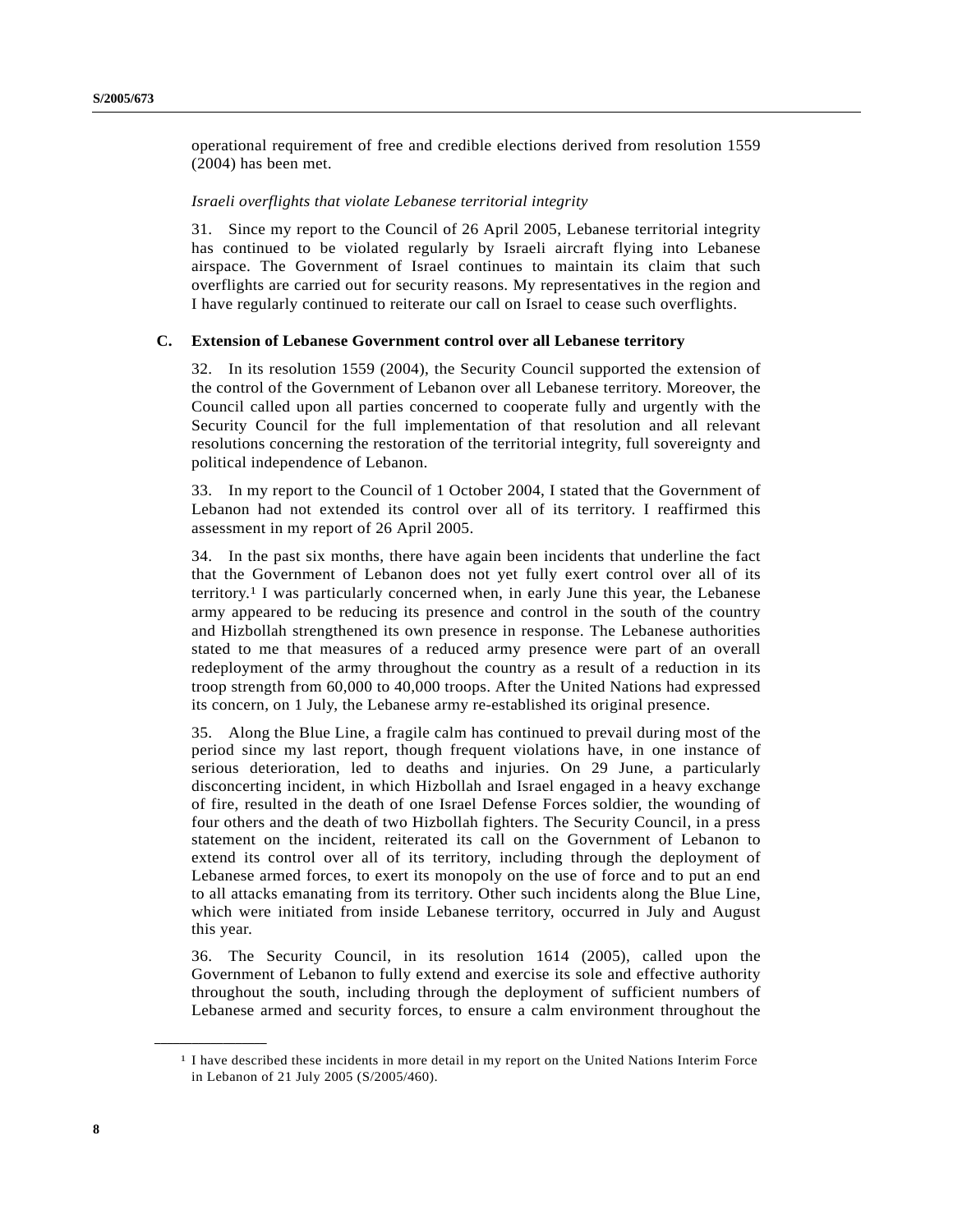area, including along the Blue Line, and to exert control and monopoly over the use of force on its entire territory and to prevent attacks from Lebanon across the Blue Line. It also welcomed my intention to discuss with the Lebanese Government the next steps in preparing for an expansion of its authority in the south. I have continued my dialogue with the Lebanese authorities on the matter and am looking forward to the early fulfilment of these obligations. In this context, I am encouraged by the commitment of Prime Minister Seniora's Government to me that it will seek to assert its monopoly on the use of force and exert its control throughout all Lebanese territory through a national dialogue with all relevant parties, and its statement to me that it has begun taking action to that effect.

37. Prime Minister Seniora has also informed me of a recent increased deployment of the Lebanese Armed Forces along the border with the Syrian Arab Republic for the purpose of halting the illegal transfer of arms and people. He has further informed me that the Lebanese Armed Forces had erected checkpoints and increased their presence around positions of armed Palestinian groups to the south of Beirut and in the Beqaa Valley in recent weeks and that the Government of Lebanon had begun a dialogue with such groups on the issue of their arms.

#### **D. Disbanding and disarmament of Lebanese and non-Lebanese militias**

38. In its resolution 1559 (2004), the Security Council called for the disbanding and disarmament of all Lebanese and non-Lebanese militias. In my report to the Council of 1 October 2004, I stated that despite the successful efforts of the Government of Lebanon to reduce significantly the number of militias present in Lebanon, several armed elements remained. I reported that the most significant such group was Hizbollah. In my report of 26 April 2005, I noted my ongoing dialogue with some relevant parties on the issue of the disbanding and disarmament of Lebanese and non-Lebanese militias and that the United Nations had not yet reached operational conclusions on that matter. I also recalled that the 1989 Taif Agreement, fully consistent with resolution 1559 (2004) on that matter, called for the disbanding of all Lebanese and non-Lebanese militias and the delivery of their weapons to the Government of Lebanon.

39. Besides Hizbollah, as I stated in my report to the Council of 1 October 2004, there are Palestinian militias in Lebanon. Such armed groups have enjoyed relative autonomy inside Palestinian refugee camps, which the Lebanese authorities do not generally enter. While there has been no fundamental change in the status of such groups, a variety of recent reports has suggested that there has been an increasing influx of weaponry and personnel from Syria to some of these groups. The issue has also been raised with me by a number of senior Lebanese and other officials. The Government of the Syrian Arab Republic has informed me that the smuggling of arms and people across the Syrian-Lebanese border did indeed take place, albeit in both directions.

40. The Government of Lebanon has informed me that it had undertaken significant measures towards restricting such an influx of arms and people and the free movement of weaponry and armed elements to and from the Palestinian refugee camps in Lebanon in recent weeks, in particular since the end of September 2005. The Lebanese Armed Forces enhanced their deployment along the border with the Syrian Arab Republic and increased both mechanized and foot patrols. The Government of Lebanon has also informed me that the Lebanese Armed Forces had further increased their presence, erected new checkpoints and tightened controls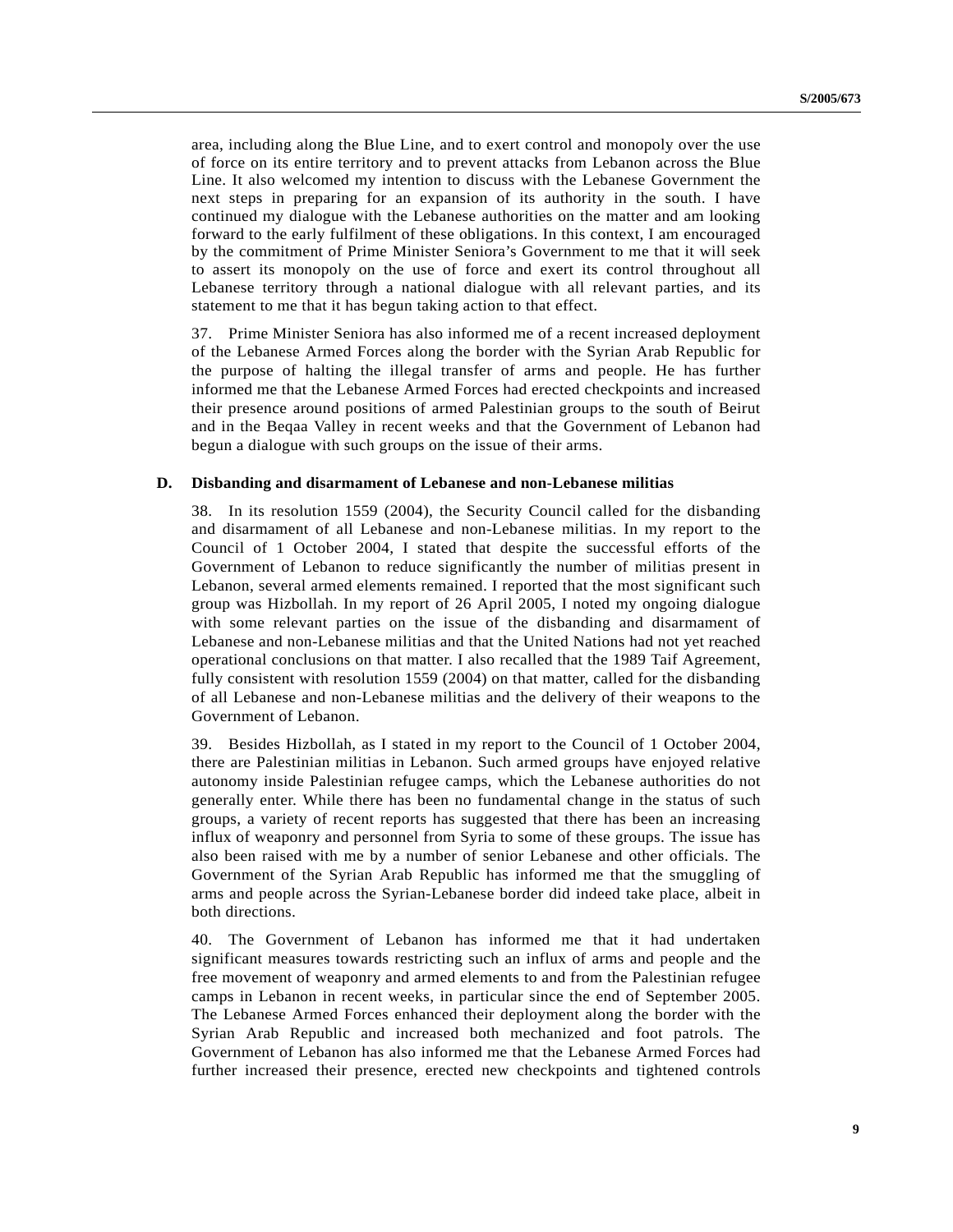around positions of Palestinian armed groups headquartered in the Syrian Arab Republic to the south of Beirut and in the Beqaa Valley. On 7 October, the Lebanese army conducted raids against posts held by Syrian-headquartered Palestinian armed groups in the Beqaa Valley, in the course of which weapons were seized. The Government of Lebanon has informed me that the Lebanese Armed Forces had also detained and deported a number of infiltrators of Palestinian origin who carried Syrian identification documents.

41. I have taken note of the assurance of the Government of Lebanon that "there is no need for weapons outside the [Palestinian] refugee camps, which do not serve the Palestinian cause and are not accepted by the Lebanese," as first stated by Prime Minister Seniora on 7 October. Mr. Seniora has further underlined to me his resolve to continue the internal dialogue to achieve the disarmament of Palestinian armed groups peacefully, without confrontation with those groups. On 13 October, the Council of Ministers unanimously approved the position of the Prime Minister to "reject any armed Palestinian presence outside Palestinian refugee camps." The Prime Minister has informed me that he would also, as a first step, seek to establish order and control on such armed Palestinian groups inside the camps.

42. In this context, I have also taken particular note of Prime Minister Seniora's "call on the Syrian leadership to practice in this case the necessary self-restraint through its ties with Palestinian factions." I have further taken note of Prime Minister Seniora's commitment that the Lebanese State and its security institutions had the duty to guarantee the security of the people, citizens and guests, including the Palestinians. It is also noteworthy that other senior Lebanese representatives, such as former Prime Minister Najib Miqati, have stated that "there should not be any weapons either inside the camps or outside them."

43. In a public statement, issued on 4 October in Damascus, the Syrianheadquartered Popular Front for the Liberation of Palestine-General Command (PFLP-GC) strongly objected to the insistence of "certain sides in the Lebanese Government" on "dealing with the question of Palestinian arms from a narrow security angle … to hastily enforce resolution 1559 (2004)." In its statement, PFLP-GC rejected the implementation of resolution 1559 (2004), stating that "the attempt to sacrifice the weapons of the Palestinians of Lebanon in line with resolution 1559 (2004) will not be greeted with silence or compromise," and asserting that Prime Minister Seniora would bear "direct responsibility for the hostile measures against our Palestinian people taken under the cover of a political and media campaign of disinformation." On 7 October, in response to the full alert raised for the Lebanese Armed Forces, Palestinian armed groups went on a similar alert.

44. On 8 October 2005, Prime Minister Seniora conducted historic talks, the first of their kind, with representatives of Palestinian groups in Lebanon on the issue of their arms. The Palestinian groups attended separate talks in two delegations. The first group represented the factions belonging to the umbrella Palestine Liberation Organization (PLO). Members of this delegation agreed with the Prime Minister to "initiate the organization of the armed Palestinian presence in the camps to guarantee security." Prime Minister Seniora reached agreement with members of the second delegation, which consisted of armed Palestinian groups headquartered in Damascus,<sup>2</sup> to create a follow-up committee to discuss all issues, including the issue

**\_\_\_\_\_\_\_\_\_\_\_\_\_\_\_\_\_\_**

<sup>2</sup> These include PFLP-GC, Hamas, Islamic Jihad and Al-Saiqa.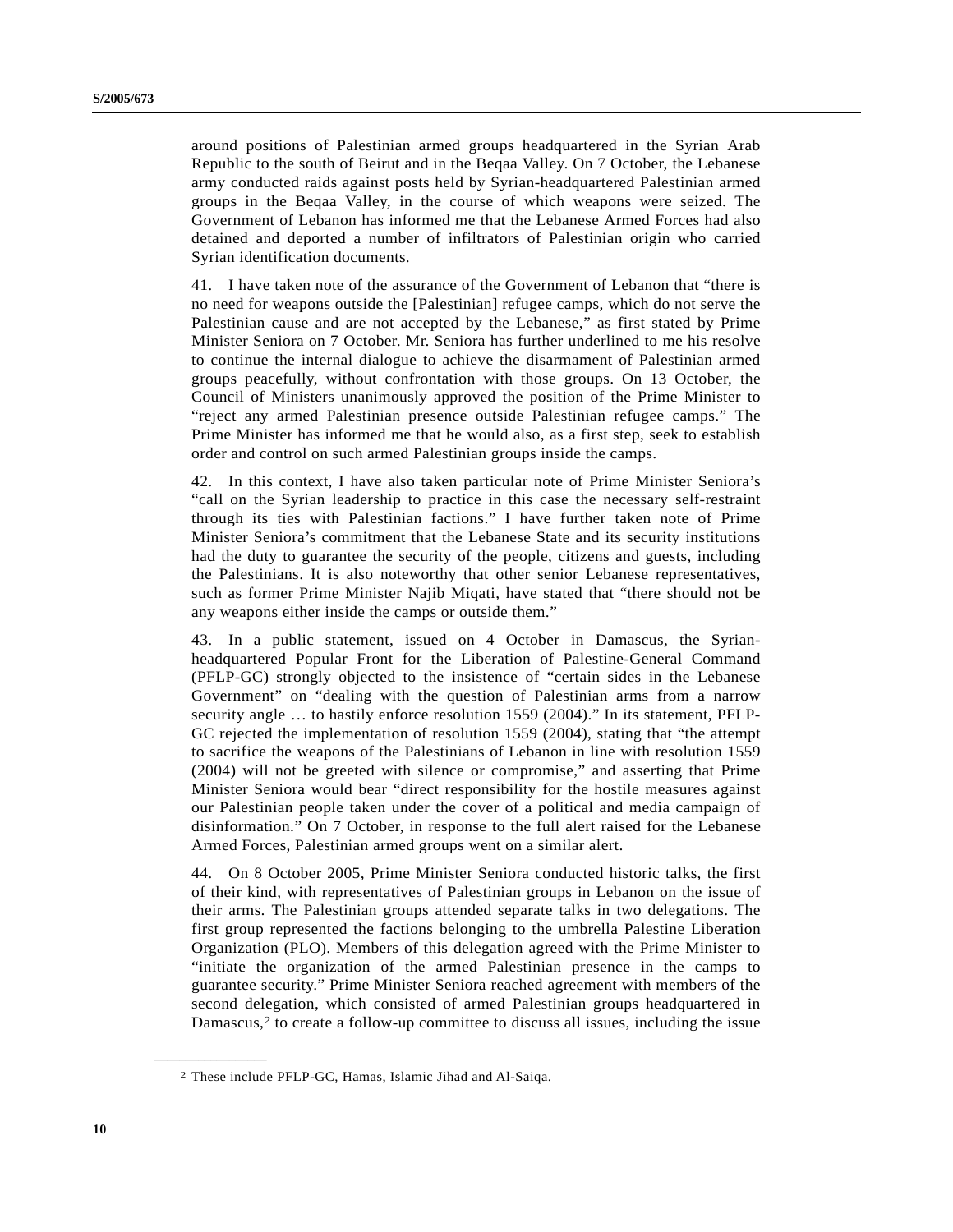of arms. On 13 October, the Lebanese Cabinet, having unanimously approved the Prime Minister's position, decided to establish such a commission, with the aim of resolving through dialogue the question of Palestinian arms inside the camps.

45. I have maintained close contact with the leadership of PLO and the Palestinian Authority, which has assured me of its support for the full implementation of all the provisions of resolution 1559 (2004). PLO Chairman and President of the Palestinian Authority Mahmoud Abbas has stated publicly that the position taken by some of the Palestinian groups does not reflect the PLO stance, emphasizing that the Palestinians were "guests in Lebanon," respecting "Lebanon's laws and security." President Abbas has also stated to me that "the illegal transfer of substantial quantities of weapons into the refugee camps through certain Palestinian groups puts Lebanon at risk and is unhelpful to the Palestinian cause." In this context, I also note that President Abbas has referred to the Palestinian Authority's request to establish a Palestinian diplomatic mission in Beirut, which would contribute to the formalization of relations between the Lebanese and the Palestinian peoples. I fully support this initiative.

46. At my behest, Prime Minister Seniora and President Abbas met on 18 October in Paris to discuss issues related to the presence of the Palestinian refugees in Lebanon. In a joint statement, the two leaders underlined the need to respect the sovereignty and political independence of Lebanon and Lebanese law and security requirements. They expressed their grave concern over the illegal transfer of arms and people to Palestinian groups in Lebanon, which they considered to have a negative impact on the sovereignty and political independence of Lebanon and to be unhelpful to the Palestinian cause. In the statement, President Abbas also expressed his full support for the measures taken in recent weeks by the Government of Lebanon to ban the carrying of arms outside the Palestinian refugee camps, to halt illegal transfers of arms and people and to assert its monopoly on the use of force and exert its control over all of its territory. President Abbas and Prime Minister Seniora further discussed the establishment of a Lebanese-Palestinian dialogue on the social and economic welfare, security and representation of Palestinian refugees in Lebanon. The two leaders underlined the fact that such a dialogue had to lead to the full implementation of the relevant provisions of the Taif Agreement and all Security Council resolutions related to the arms of Palestinian militias in Lebanon, albeit without confrontation between the Lebanese authorities and the Palestinian groups. The two sides agreed to continue their dialogue with a view to strengthening their bilateral relations in such a way that they would come to establish mutual diplomatic representations.

47. There has not been any noticeable change in the operational status and capabilities of Hizbollah, which, according to its own leadership, has more than 12,000 missiles at its disposal.3

48. Many Lebanese continue to maintain that Hizbollah is in fact not a militia, but a "legitimate resistance movement," fighting for the liberation of the Shebaa farms area from Israeli occupation. This interpretation of the status of the Shebaa farms, as I have repeatedly outlined not only in my previous reports on the implementation of resolution 1559 (2004) but also elsewhere, continues to stand in stark contrast to the position of the United Nations (see annex). I confirmed in my report to the Security

**\_\_\_\_\_\_\_\_\_\_\_\_\_\_\_\_\_\_**

<sup>3</sup> Hizbollah Secretary-General Sheikh Nasrallah in his speech on the occasion of the "Day of Resistance and Liberation," in Bint Jubayl, on 25 May 2005.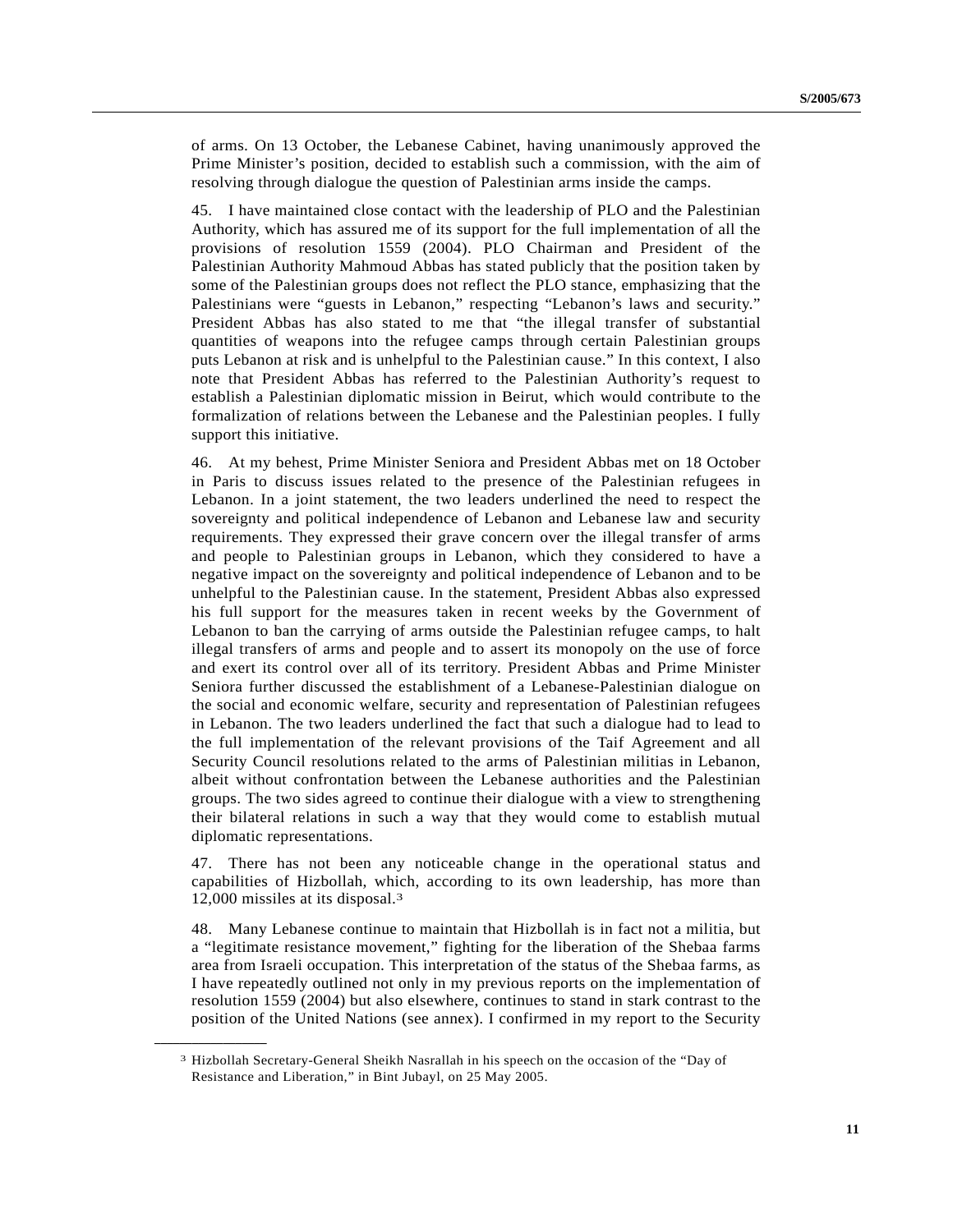Council of 16 June 2000 (S/2000/590) that Israel had fulfilled as of that date the requirements of Security Council resolutions 425 (1978) and 426 (1978) that it "withdraw its forces from all Lebanese territory". The Council endorsed this conclusion in the statement of its President (S/PRST/2000/21) of 18 June 2000. Both the Council and I have repeatedly stated the position that the Shebaa farms area is not part of Lebanon. Therefore, any Lebanese "resistance" to "liberate" the area from continued Israeli occupation cannot be considered legitimate. In addition, even if the Lebanese claim to the Shebaa farms area were legitimate, it would be the responsibility of the Government of Lebanon only to address this claim in conformity with international law and relevant Security Council resolutions.

49. The Government of Lebanon has assured me that it remains committed to the implementation of all provisions of resolution 1559 (2004), but that it requires time. Prime Minister Seniora has informed me in particular that the provision of the resolution relating to the disarming and disbanding of militias is subject to an internal dialogue, which he has recently initiated and is committed to lead to its successful conclusion. In this context, Prime Minister Seniora has requested the continued assistance and support of the United Nations for such a domestic dialogue to resolve the issue of Lebanese and non-Lebanese militias in Lebanon fully consistent with the Taif Agreement.

50. It is noteworthy that the Government of Lebanon has chosen to include Hizbollah, which, as I outlined in my previous report on the implementation of resolution 1559 (2004), also operates as a political party, in the Cabinet. For the first time ever, a member of Hizbollah holds a ministerial portfolio. It is further noteworthy that the leaders of Hizbollah have spoken of their readiness "for any internal discussion, any guarantees and any solutions that would keep the efficiency and ability of the resistance to deter and protect. The details will be left to discussion …. This is a Lebanese affair related to our destiny and it is an issue of concern to us all. Therefore, let us sit and discuss things."4 While the inclusion of Hizbollah in the Government and such recent statements by the group's leadership underline the significance of an internal dialogue and of the possible transformation of Hizbollah from armed militia to political party, it should be noted that operating as a political party and as a militia is contradictory. The carrying of arms outside the official armed forces is impossible to reconcile with the participation in power and in government in a democracy.

51. I have continued my dialogue with the relevant non-Lebanese parties on the matter of the disarming and disbanding of Lebanese and non-Lebanese militias. This dialogue will continue.

# **IV. Observations**

**\_\_\_\_\_\_\_\_\_\_\_\_\_\_\_\_\_\_**

52. In a reflection of continued instability and volatility, Lebanon was subjected to 14 bombings within one year since last October. Such acts of terror and intimidation, which form a pattern of onslaught not only against Lebanese citizens, but also against the principles of a democratic, open society that includes the freedom of the press, must stop. Fortunately, terror, in the form of bombings, assassinations and attempted murders, has not succeeded in destabilizing Lebanon,

<sup>4</sup> Hizbollah Secretary-General Sheikh Nasrallah in his televised speech on the occasion of the "Day of Resistance and Liberation," in Bint Jubayl, on 25 May 2005.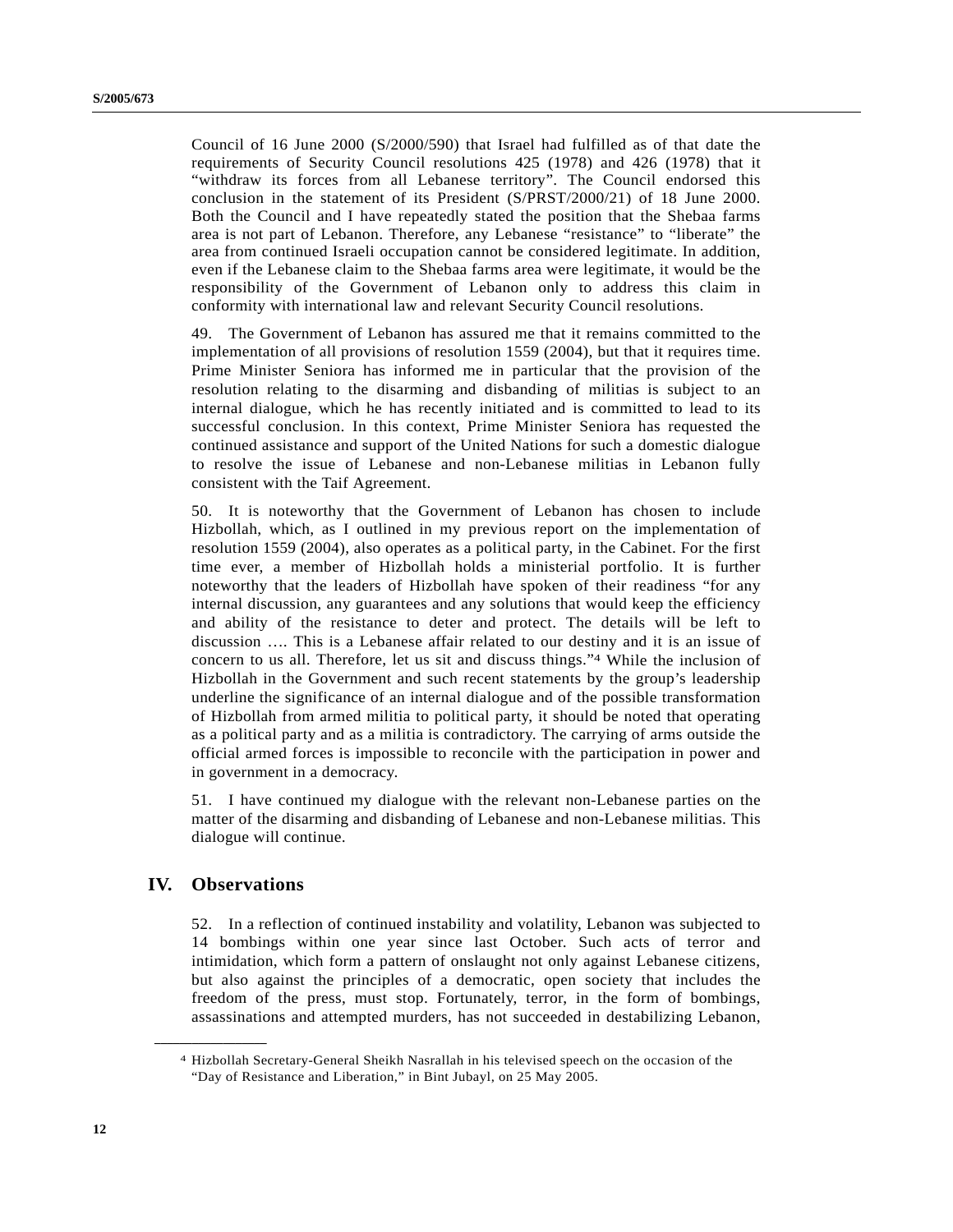jeopardizing the holding of free and credible parliamentary elections, or undermining the national unity or political independence of Lebanon.

53. Since my report to the Council of 26 April 2005, the parties concerned have made considerable further progress towards the implementation of resolution 1559 (2004). The requirements of the withdrawal of Syrian troops and military assets, as well as of the conduct of free and credible legislative elections, have been met. Progress has also been made through ongoing work on broader electoral reforms, with the assistance of the United Nations. The issue of the disbanding and disarming of all Lebanese and non-Lebanese militias is now under discussion in an internal dialogue among the Lebanese and between the Lebanese and the Palestinians. I am encouraged by my dialogue with the Government of Lebanon on the extension of its control over all of Lebanon's territory. Tangible results are yet to be achieved in these two fields and I will continue my efforts in this regard.

54. In the aftermath of the withdrawal of the Syrian Arab Republic from Lebanon, this is also a time when the redefinition of the relationship between the two historically close neighbours has only just begun. The formalization of ties in the coming period will be of great significance and will manifest the progress the parties are continuing to make towards the full restoration of and respect for Lebanon's sovereignty, territorial integrity, unity, and political independence.

55. Unfortunately, complications have also arisen from the lack of a clearly agreed upon and demarcated border between Lebanon and the Syrian Arab Republic, and have highlighted the need for a formal border agreement and demarcation of that border on the ground between the two countries. There were not only difficulties related to the verification of the full Syrian withdrawal, given the presence of a Syrian army battalion at Deir al-Ashayr at a location that the United Nations found impossible to determine as Lebanese or as Syrian territory. There have also been difficulties related to the control of the borderline between Lebanon and the Syrian Arab Republic and the issue of the illegal transfer of arms and people towards armed Palestinian groups in Lebanon, which has threatened to cast a shadow on the efforts aimed at bolstering Lebanon's sovereignty, territorial integrity, unity and political independence. I reiterate my expectation that a formalization of bilateral relations would contribute significantly to alleviate such concerns. I welcome Prime Minister Seniora's statement to me on 17 October that he favours the establishment of mutual diplomatic missions and that bilateral talks on the issue should resume as soon as possible.

56. Lebanon is witnessing a momentous transition. Events that have taken place in the country since 3 September 2004 have led the people of Lebanon to pierce the wall of silence and speak out loudly and clearly. Taboos of the past have been broken and matters previously too sensitive to discuss openly are now the subject of open debate. Over the past six months, with the first parliamentary elections held after Syria's withdrawal from Lebanon and the formation of a new Government, Lebanon has entered a new phase in its history, a phase that has the potential for the Lebanese finally to leave behind a tragic past, to unite and to shape a new future of self-determination, independence, coexistence and peace.

57. All parties require tolerance and time for adjustment to the new circumstances. In this context, it is a positive development that the Lebanese authorities and the international community, through the Core Group on Lebanon that comprises the United Nations, as well as Egypt, Saudi Arabia, the European Commission, the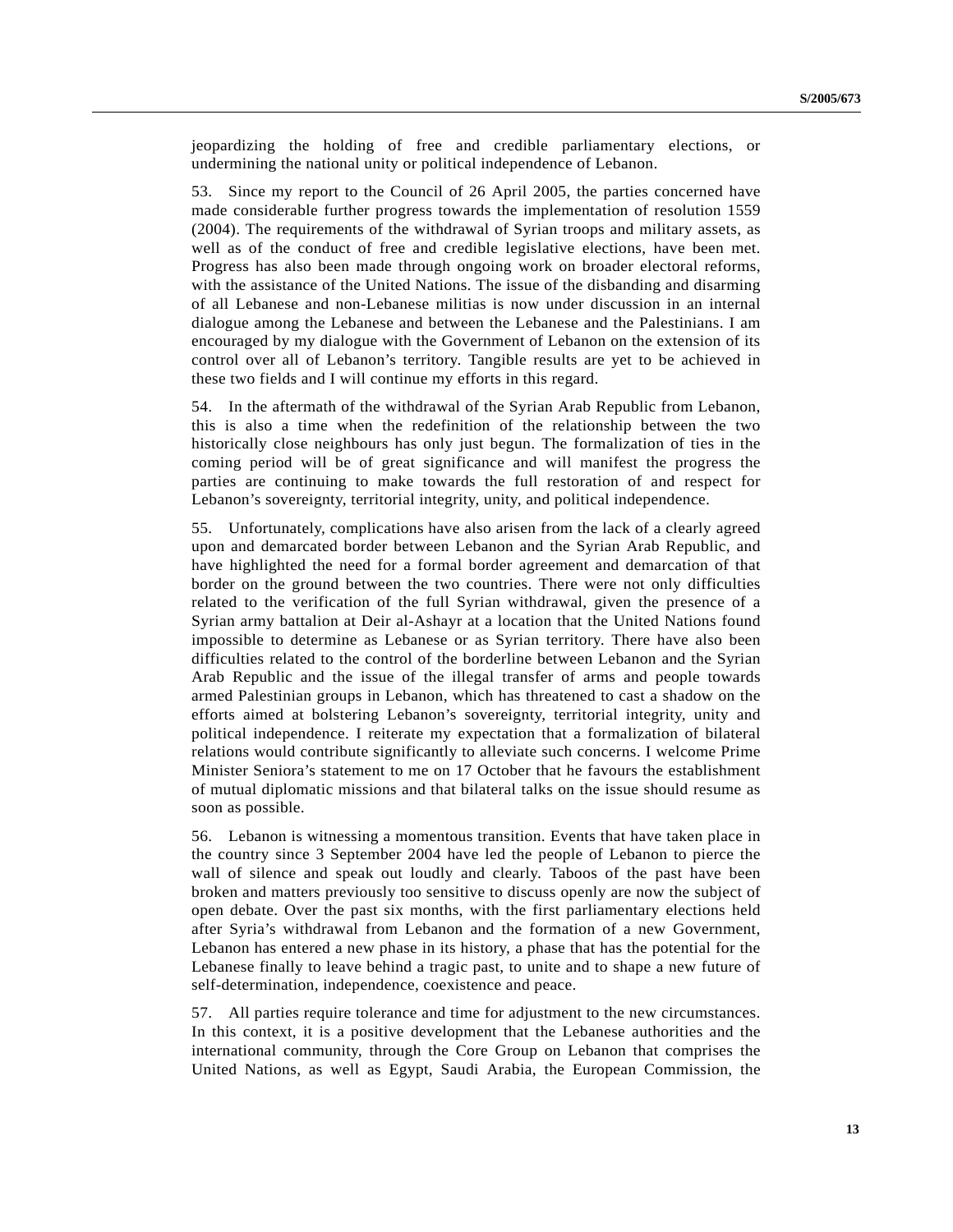World Bank, the United States of America, France, the United Kingdom, Italy, the Russian Federation and the European Union, have begun working together closely in order to implement the plans of the Government of Lebanon for political, economic and institutional reforms in Lebanon, with the aim of promoting stability in Lebanon and in the region as a whole. The United Nations remains steadfastly committed to support the reform process, to assist in the further development of democratic institutions, and to work hand in hand with the Lebanese Government and people for the purpose of reaffirming Lebanon's sovereignty, unity and political independence.

58. I was greatly concerned when shortly after the withdrawal of Syrian troops, military assets and the intelligence apparatus, the Syrian Arab Republic closed its border with Lebanon to Lebanese truck drivers. The closure of the border had considerable effects on the Lebanese economy, which remains in a difficult situation and can only recover with the help of all regional and international partners of Lebanon. I was relieved when the Governments of the Syrian Arab Republic and Lebanon resolved the crisis after a few weeks.

59. The Lebanese Armed Forces now have to show that they can maintain effective security throughout the country at a time when the size of the army is being reduced significantly. In this context, I took positive note of an increase in operations and a more visible presence of the Lebanese armed forces at the beginning of June 2005, in the context of the parliamentary elections in the south. Lebanese forces intervened on a few occasions to control demonstrations and prevent protestors from approaching the Blue Line. I have also taken note of the recent increased presence and engagement of the Lebanese Armed Forces in areas where there are armed Palestinian groups. These are positive steps towards the extension of the control of the Government of Lebanon over all of its territory and the exercise of the Government's monopoly on the use of force throughout its territory. However, as I have stated previously, more needs to be done to meet the Security Council's call for concrete measures to ensure the return of effective governmental authority throughout the south of Lebanon, including through the deployment of additional Lebanese armed forces, and the extension of governmental control throughout all of Lebanon.

60. It should also be noted that in the aftermath of the withdrawal of the Syrian military and intelligence presence, the Lebanese security and intelligence services need to regain public confidence. In this context, I note that the Lebanese authorities have undertaken steps to appoint new permanent, professional directors-general who can enjoy the trust of the public and to change personnel, culture, training and equipment. It will take years to accomplish the full transition to a new security and intelligence service environment, but I note that a start has been made, with the appointments approved by the Lebanese Council of Ministers on 4 October. I also note, in particular, Prime Minister Seniora's statement in a parliamentary session on security issues on 5 October, in which he declared his Government's intention to set up "a secure State, not a security State. ... The Lebanese have the right to feel secure at last, after 30 years of security and political tensions."

61. While an internal dialogue on the issue of the arms of Lebanese and non-Lebanese militias in Lebanon has begun, there remain a number of fundamental concerns. As I have noted, a group engaged in the democratic political process of opinion formation and decision-making cannot simultaneously possess an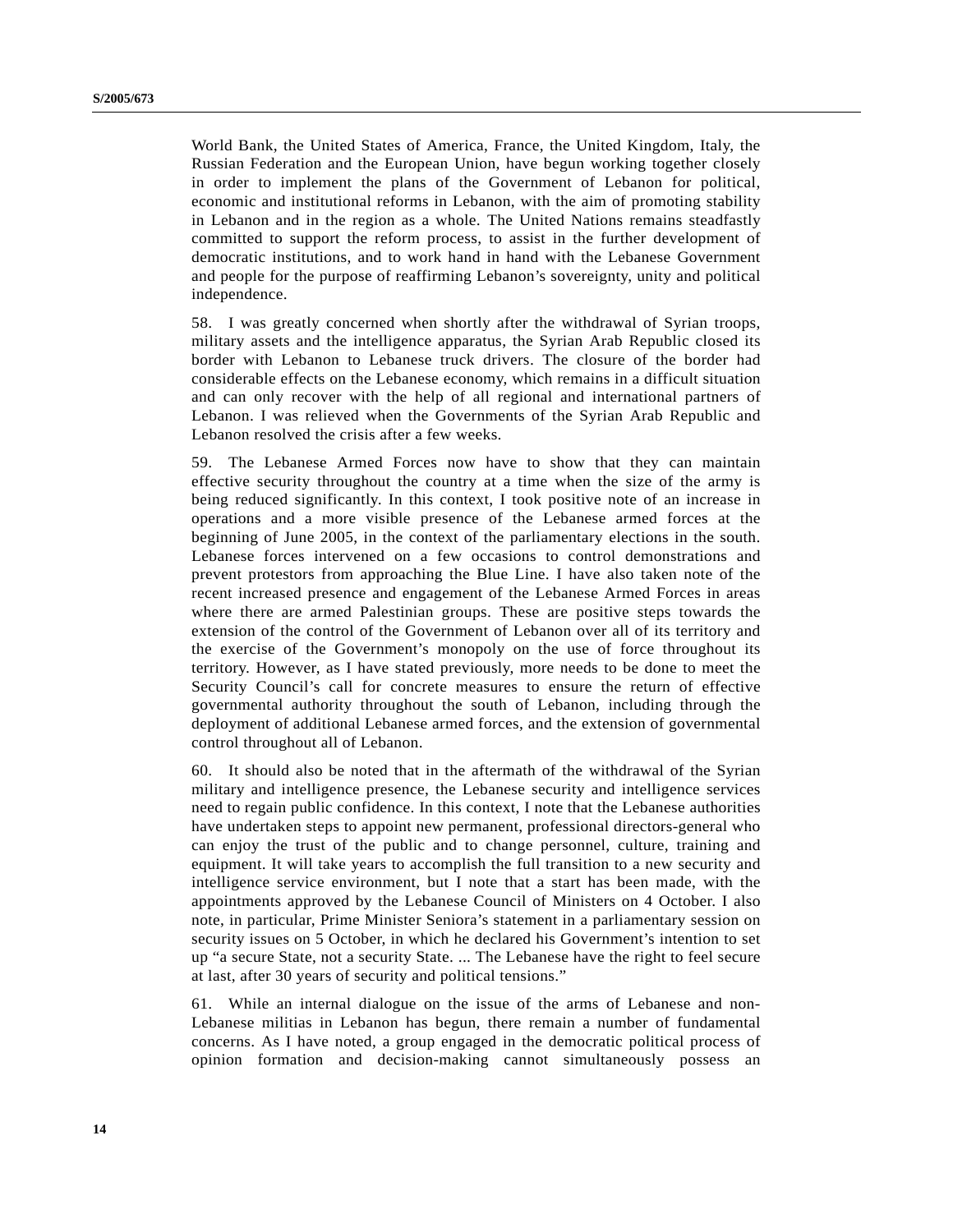autonomous armed operational capacity outside the authority of the State. More broadly, the existence of armed groups defying the control of the legitimate Government, which by definition is vested with a monopoly on the use of force throughout its territory, is incompatible with the restoration and full respect of the sovereignty, territorial integrity, unity and political independence of the country.

62. I am encouraged by the design of a formal mechanism of internal dialogue on the issue of the arms of Palestinian militias in Lebanon and the recent historic summit between Prime Minister Seniora and President Abbas. The two leaders laid the foundations for a continued dialogue between Lebanon and the Palestinians, which in my view manifests an important step towards overcoming with finality a difficult past and towards the reassertion of Lebanon's sovereignty and political independence. I strongly support the formalization of the Lebanese-Palestinian dialogue through the creation of a regular bilateral committee leading to formal diplomatic relations. I also look forward to the formalization of the ongoing domestic dialogue on the issues of the arms of Lebanese militias and their disbanding. I am committed to lending United Nations assistance to both these dialogues in response to Prime Minister Seniora's request to me.

63. Although important progress has been made, I will continue to assign the matter of the full restoration of the sovereignty and political independence of Lebanon the highest priority in my efforts to assist the parties in the implementation of resolution 1559 (2004) in the coming months. In particular, I will focus on working with the Lebanese authorities on the complete exercise of governmental control and authority throughout all of Lebanon, unchallenged by the existence of independent and unsupervised Lebanese and non-Lebanese groups.

64. I reiterate my urgent appeal to all parties concerned to comply with all requirements of resolution 1559 (2004) without delay and to implement fully this and all other resolutions related to the restoration of the territorial integrity, full sovereignty and political independence of Lebanon, in particular resolution 1614 (2005).

65. I continue to believe that the implementation of resolution 1559 (2004) should proceed in a way that would best ensure the stability and unity of Lebanon, the Syrian Arab Republic and the wider region. In this context, I also remain committed to the implementation of all Security Council resolutions and the ultimate achievement of a just, lasting and comprehensive peace in the Middle East.

66. I remain at the disposal of the Security Council and stand ready to continue to assist the parties in the full implementation of resolution 1559 (2004).